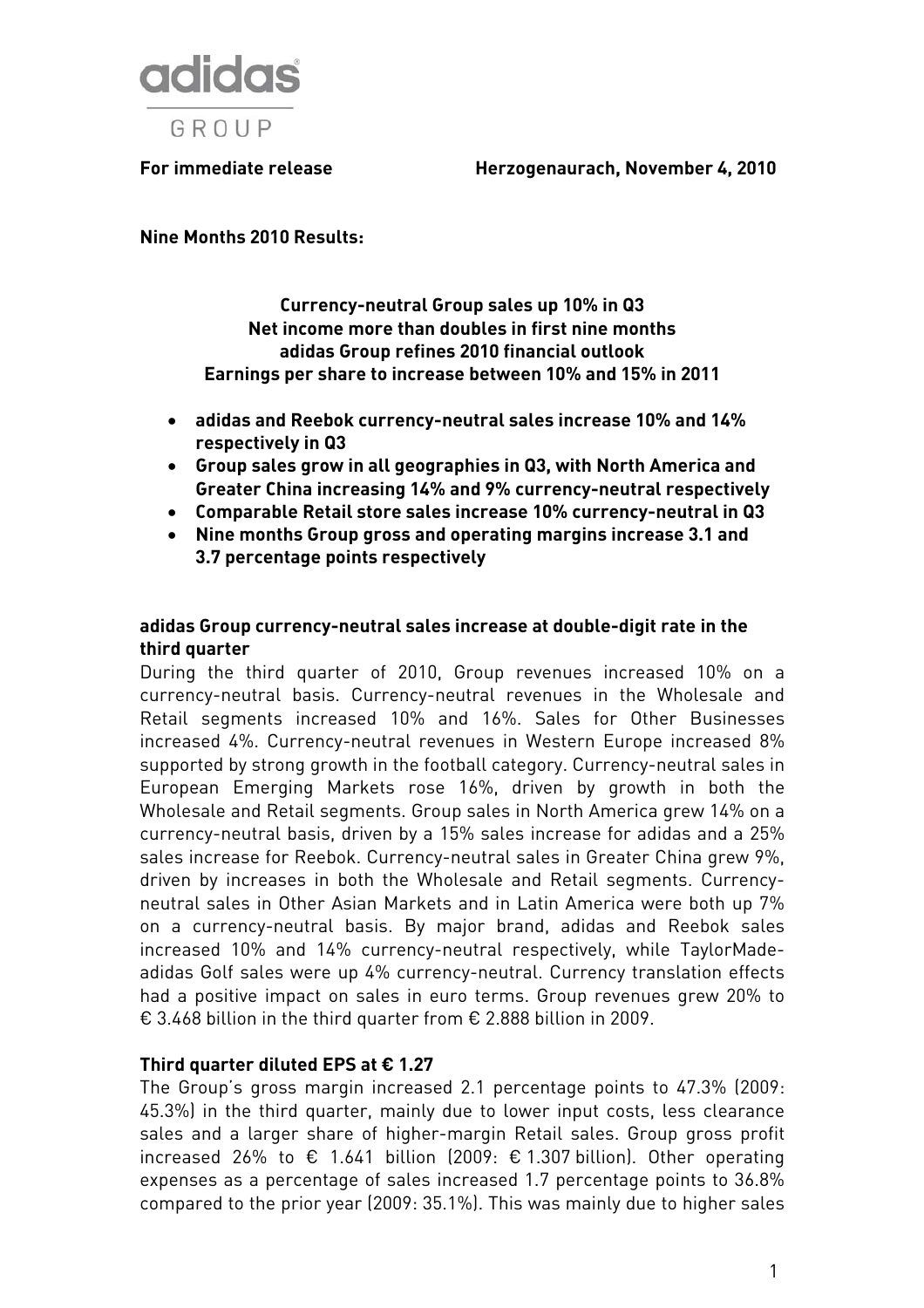

#### GROUP

and marketing working budget expenses. As a result of the higher gross margin, the Group's operating margin increased 0.2 percentage points to 11.8%. Operating profit improved 22% to € 411 million compared to € 336 million in 2009. In the third quarter of 2010, the Group's net income attributable to shareholders increased 25% to reach  $\epsilon$  266 million  $(2009: € 213 million)$ . Diluted earnings per share increased to €1.27 (2009: € 1.03).

"I am pleased to report that the third quarter met our high expectations. All key brand initiatives continued to resonate with consumers around the world," commented Herbert Hainer, adidas Group CEO. "Double-digit revenue growth in football, adidas Sport Style and Reebok year-to-date, as well as a resumption of growth in Greater China in the third quarter all reflect a well executed 2010 strategy."

#### **adidas Group currency-neutral sales up 8% in the first nine months of 2010**

In the first nine months of 2010, Group revenues increased 8% on a currencyneutral basis. Currency translation effects had a positive impact on sales in euro terms. Group revenues grew 14% to  $\epsilon$  9.059 billion in the first nine months of 2010 from € 7.923 billion in 2009.

#### **Nine months Group sales increase driven by the Wholesale and Retail segments**

The adidas Group's sales increase in the first nine months of 2010 was driven by higher sales in the Wholesale and Retail segments as well as in Other Businesses. Currency-neutral **Wholesale** revenues increased 8% during the period, driven by higher adidas and Reebok sales. Currency-neutral **Retail** sales increased 16% versus the prior year as a result of double-digit adidas and Reebok sales growth. Revenues in **Other Businesses** increased 3% on a currency-neutral basis due to sales growth at TaylorMade-adidas Golf.

Currency translation effects had a positive impact on segmental sales in euro terms. **Wholesale** revenues increased 13% to € 6.247 billion in the first nine months of 2010 from € 5.516 billion in 2009. **Retail** sales rose 22% to € 1.725 billion versus € 1.409 billion in the prior year. Sales in **Other Businesses** grew 10% to € 1.086 billion in the first nine months of 2010 (2009: € 984 million).

|                         | <b>Nine Months</b><br>2010 | <b>Nine Months</b><br>2009 | Change y-o-y<br>in euro terms | Change y-o-y<br>currency-<br>neutral |
|-------------------------|----------------------------|----------------------------|-------------------------------|--------------------------------------|
|                         | $\epsilon$ in millions     | $\epsilon$ in millions     | in $%$                        | in $%$                               |
| Wholesale               | 6,247                      | 5,516                      | 13                            |                                      |
| Retail                  | 1,725                      | 1,409                      | 22                            |                                      |
| <b>Other Businesses</b> | 1,086                      | 984                        | 10                            |                                      |
| Total <sup>11</sup>     | 9,059                      | 7,923                      | 14                            |                                      |

Nine months net sales growth by segment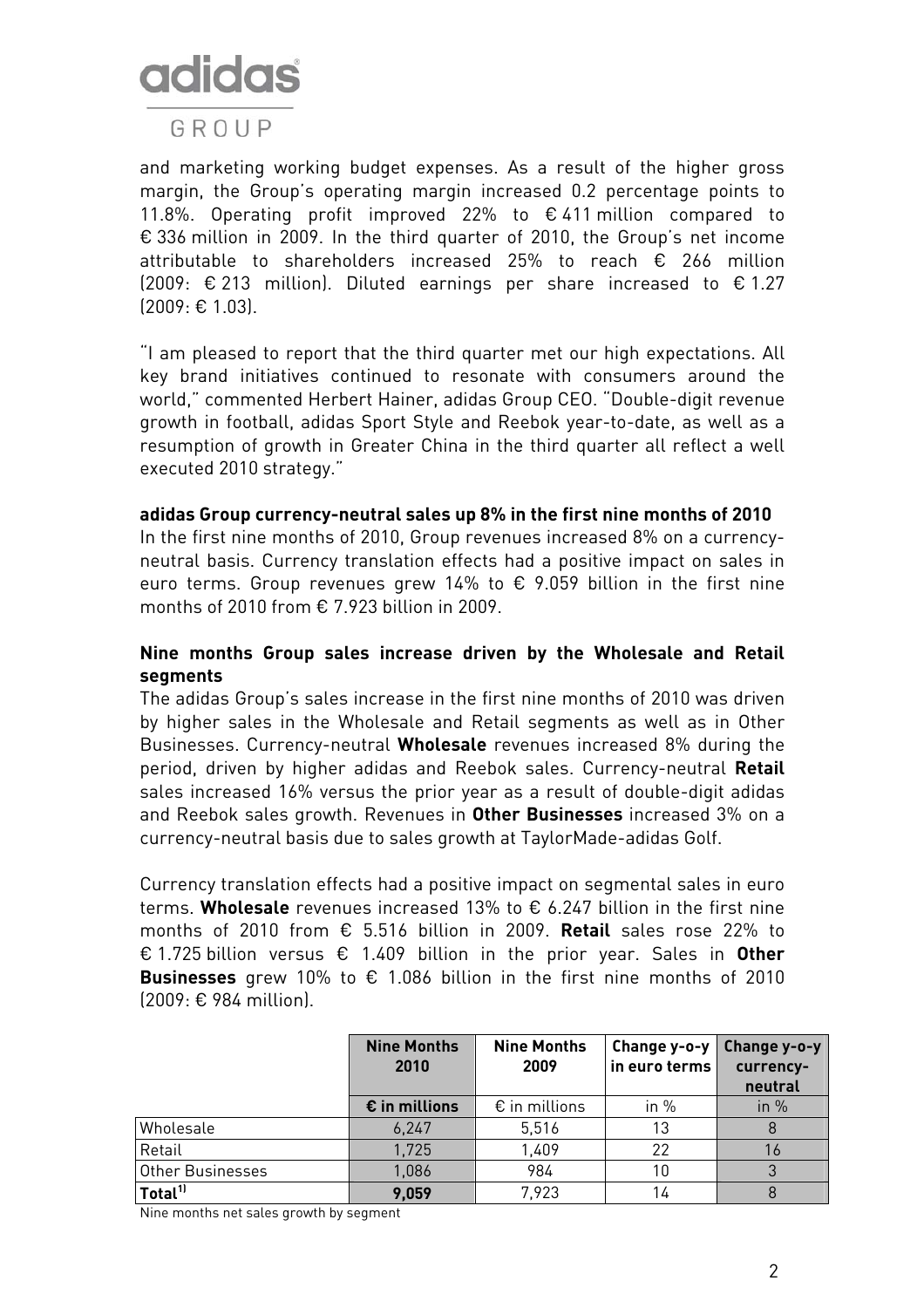

1) Including HQ/Consolidation.

#### **Currency-neutral sales increase in nearly all regions**

In the first nine months of 2010, currency-neutral adidas Group sales grew in all regions except Greater China. Revenues in **Western Europe** increased 8%, primarily as a result of double-digit sales growth in both Germany and the UK. In **European Emerging Markets**, Group sales increased 14% on a currencyneutral basis due to growth in most of the region's markets, in particular Russia. Sales for the adidas Group in **North America** grew 12% on a currencyneutral basis due to strong increases in both the USA and Canada. Sales in **Greater China** decreased 7% on a currency-neutral basis. Currency-neutral revenues in **Other Asian Markets** grew 5% due to increases in most markets. In **Latin America**, sales grew 17% on a currency-neutral basis, with doubledigit increases in most of the region's major markets.

Currency translation effects had a positive impact on regional sales in euro terms. Group revenues in **Western Europe** increased 9% to € 2.875 billion in the first nine months of 2010 from € 2.625 billion in 2009. In **European Emerging Markets**, sales grew 20% to € 1.034 billion in the first nine months of 2010 from € 859 million in 2009. Sales in **North America** increased 18% to € 2.140 billion from € 1.818 billion in 2009. Revenues in **Greater China** decreased 3% to € 721 million in the first nine months of 2010 from € 742 million in 2009. In **Other Asian Markets**, sales increased 18% to € 1.359 billion versus € 1.152 billion in the prior year. Revenues in **Latin America** grew 31% to € 931 million from € 713 million in the prior year.

|                                  | <b>Nine Months</b><br>2010 | <b>Nine Months</b><br>2009 | Change y-o-y<br>in euro terms | Change y-o-y<br>currency-<br>neutral |
|----------------------------------|----------------------------|----------------------------|-------------------------------|--------------------------------------|
|                                  | $\epsilon$ in millions     | $\epsilon$ in millions     | in %                          | in %                                 |
| Western Europe                   | 2,875                      | 2,625                      | 9                             | 8                                    |
| <b>European Emerging Markets</b> | 1,034                      | 859                        | 20                            | 14                                   |
| North America                    | 2,140                      | 1,818                      | 18                            | 12                                   |
| Greater China                    | 721                        | 742                        | (3)                           | (7)                                  |
| Other Asian Markets              | 1,359                      | 1,152                      | 18                            | 5                                    |
| Latin America                    | 931                        | 713                        | 31                            | 17                                   |
| Total <sup>11</sup>              | 9,059                      | 7,923                      | 14                            | 8                                    |

Nine months net sales growth by region

1) Including HQ/Consolidation.

#### **Group gross margin improves 3.1 percentage points**

The gross margin of the adidas Group increased 3.1 percentage points to 48.2% in the first nine months of 2010 (2009: 45.1%). This development was mainly due to lower input costs, less clearance sales and a larger share of higher-margin Retail sales. Positive currency effects related to the appreciation of the Russian rouble also had a minor effect on Group gross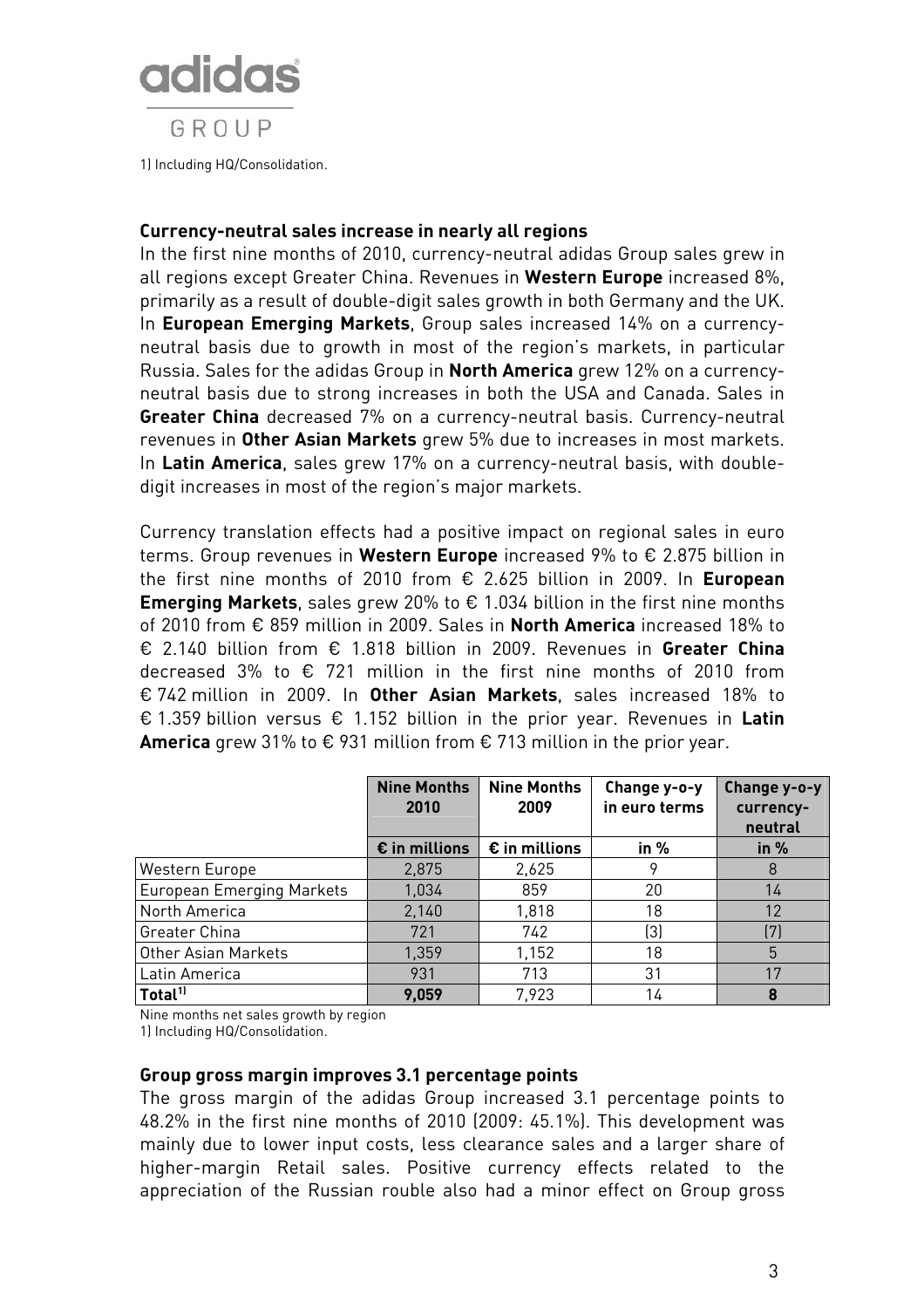

margin. As a result, gross profit for the adidas Group grew 22% in the first nine months of 2010 to  $\epsilon$  4.368 billion versus  $\epsilon$  3.576 billion in the prior year.

#### **Operating margin improves 3.7 percentage points**

The operating margin of the adidas Group increased 3.7 percentage points to 9.6% in the first nine months of 2010 (2009: 5.9%). The improvement was primarily due to the higher gross margin as well as lower other operating expenses as a percentage of sales. As a result, Group operating profit increased 86% to € 865 million versus € 465 million in 2009. Other operating expenses as a percentage of sales decreased 0.5 percentage points to 40.5% in the first nine months of 2010 from 41.0% in 2009. In absolute terms, other operating expenses increased 13% to  $\epsilon$  3.666 billion in the first nine months of 2010 (2009: € 3.246 billion). Thereof, sales and marketing working budget expenditures amounted to  $\epsilon$  1.149 billion, which represents an increase of 24% versus the prior year level (2009:  $\epsilon$  923 million). The increase was mainly related to higher expenditures to support adidas' presence at the 2010 FIFA World Cup™ as well as new product launches by Reebok. As a result, sales and marketing working budget expenditures as a percentage of sales increased 1.0 percentage points to 12.7% (2009: 11.6%).

#### **Financial income up 43%**

Financial income increased 43% to  $\epsilon$  21 million in the first nine months of 2010 from  $\epsilon$  15 million in the prior year, mainly due to an increase in interest income as well as positive currency exchange rate effects.

#### **Financial expenses decrease 36%**

Financial expenses decreased 36% to  $\epsilon$  87 million in the first nine months of 2010 (2009:  $\epsilon$  137 million). The non-recurrence of prior year negative currency exchange rate effects as well as lower interest expenses contributed to the decline.

#### **Income before taxes increases strongly**

Income before taxes (IBT) as a percentage of sales increased 4.5 percentage points to 8.8% in the first nine months of 2010 from 4.3% in 2009. This was primarily a result of the Group's operating margin increase and lower financial expenses. IBT for the adidas Group increased 133% to  $\epsilon$  799 million from  $\epsilon$  343 million in 2009.

#### **Net income attributable to shareholders more than doubles**

The Group's net income attributable to shareholders increased to € 560 million in the first nine months of 2010 from € 226 million in 2009. This represents an increase of 148% versus the prior year level. Higher IBT was the primary reason for this development. The Group's tax rate decreased 4.5 percentage points to 29.7% in the first nine months of 2010 (2009: 34.2%), mainly due to a more favourable regional earnings mix compared to the prior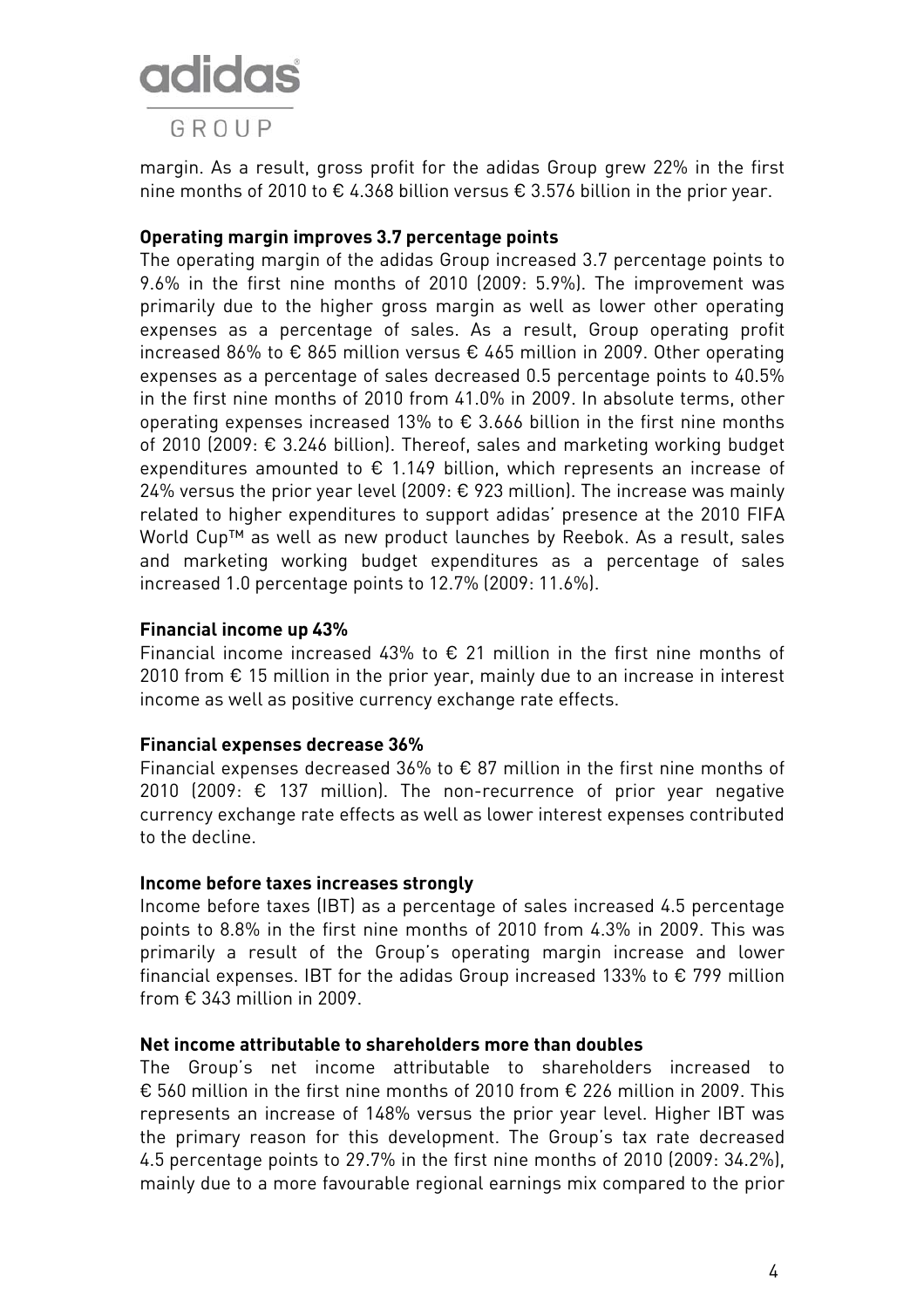### **adidas** GROUP

year. Net income attributable to non-controlling interests amounted to € 1 million in the first nine months of 2010 (2009: negative  $\epsilon$  1 million).

#### **Earnings per share increase to € 2.68**

Following the full conversion of the Group's convertible bond in the fourth quarter of 2009, the Group has no dilutive potential shares anymore. As a result, diluted earnings per share equal basic earnings per share. In the first nine months of 2010, basic and diluted earnings per share amounted to € 2.68. In the prior year period, basic earnings per share amounted to  $\epsilon$  1.17 and diluted earnings per share to  $\epsilon$  1.13. The weighted average number of shares used in the calculation was 209,216,186 in the first nine months of 2010. In the prior year period, the number amounted to 193,515,512 for the calculation of basic earnings per share and 209,247,568 for the calculation of diluted earnings per share.

#### **Group inventories up 9% currency-neutral**

Group inventories increased 17% to € 1.926 billion at the end of September 2010 versus € 1.652 billion in 2009. On a currency-neutral basis, inventories grew 9%, which reflects the Group's expectations for continued growth in the coming quarters.

#### **Accounts receivable increase 8% currency-neutral**

At the end of September 2010, Group receivables increased 16% to € 2.166 billion (2009: € 1.866 billion). On a currency-neutral basis, receivables grew 8%. This growth is lower than the 10% currency-neutral Group sales increase in the third quarter of 2010.

#### **Net borrowings decline by € 1.391 billion**

Net borrowings at September 30, 2010 amounted to  $\epsilon$  903 million, which represents a decrease of  $\epsilon$  1.391 billion, or 61%, versus  $\epsilon$  2.294 billion at the end of September 2009. Increased profitability and the complete conversion of the Group's  $\epsilon$  400 million convertible bond in the fourth quarter of 2009 were the main reasons for the net debt decline. Consequently, the Group's ratio of net borrowings over 12-month rolling EBITDA decreased to 0.7 at the end of September 2010 versus 2.8 in the prior year.

#### **Management refines 2010 sales outlook**

The forecast for the development of the Group financial results has been refined compared to the outlook published in August. Management forecasts **adidas Group** sales to increase by around 8% on a currency-neutral basis in 2010 (previously: mid-single-digit increase). Positive impacts from the 2010 FIFA World Cup™, high exposure to fast-growing emerging markets as well as strong improvements at the Reebok brand are forecasted to support Group sales growth. Currency-neutral **Wholesale** segment revenues are expected to increase at a mid-single-digit rate compared to the prior year. Order backlog development as well as positive retailer and trade show feedback support the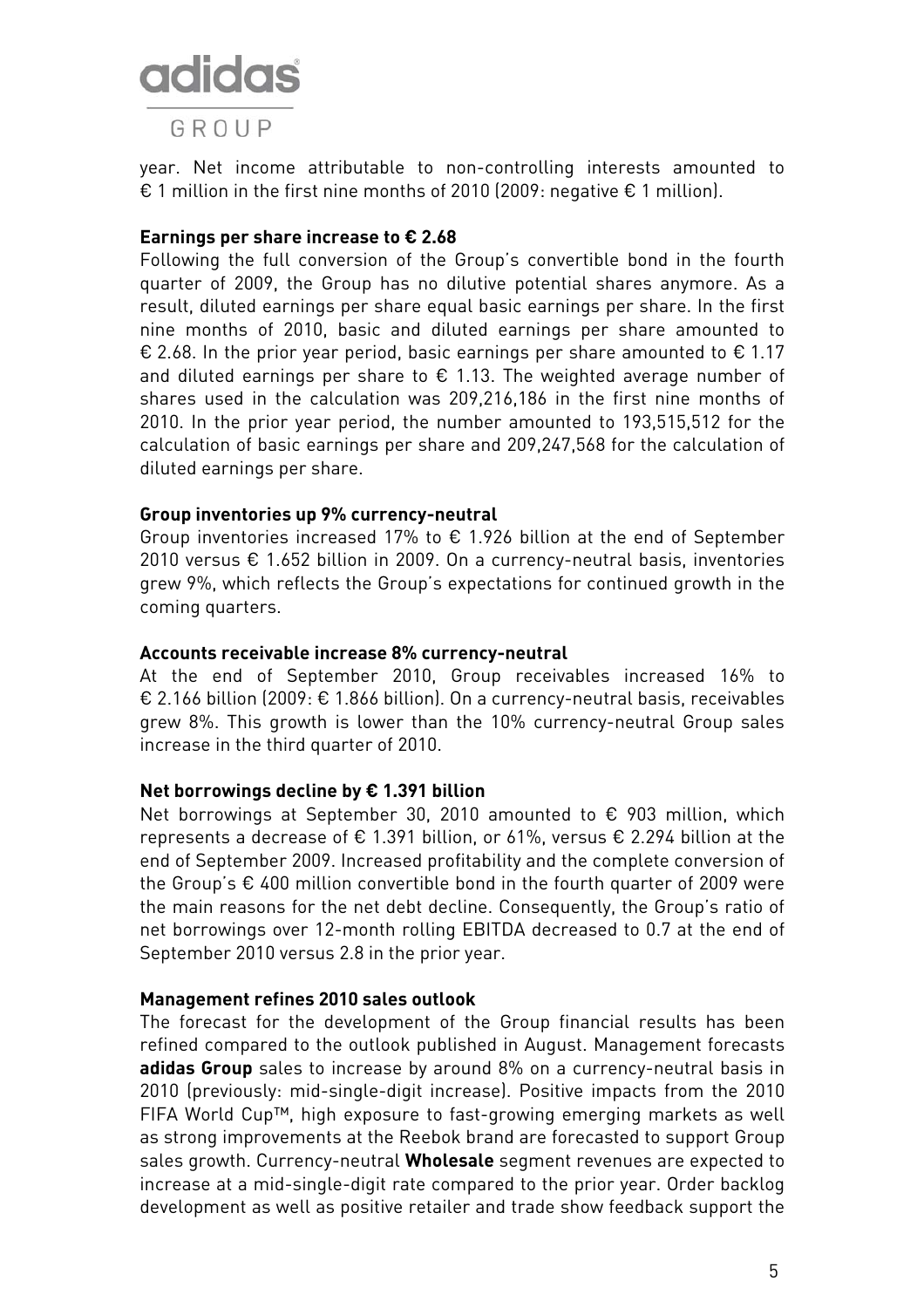## **adidas**

#### GROUP

Group's growth expectations for the remainder of 2010. adidas Group currency-neutral **Retail** segment sales are projected to grow at a mid-teens rate in 2010 (previously: low-double-digit increase). Expansion of the Group's own-retail store base and comparable store sales are expected to contribute at a similar rate to the revenue increase. Revenues of **Other Businesses** are expected to increase at a low-single-digit rate on a currency-neutral basis in 2010.

#### **Earnings per share to increase to a level between € 2.68 and € 2.70**

In 2010, the adidas Group gross margin is forecasted to be around 47.5% versus 45.4% in 2009. Improvements are expected in all segments. Group gross margin will benefit from lower sourcing costs as a result of reduced material costs and lower capacity utilisation among suppliers. This effect is expected to be less pronounced in the second half of the year compared to the first half year. Also, a higher share of Retail segment sales, which carry a higher gross margin, is forecasted to support Group gross margin development. The Group's other operating expenses as a percentage of sales are expected to decrease modestly compared to the prior year (2009: 42.3%). Lower operating overhead expenditures as a percentage of sales will be offset by increases in sales and marketing working budget expenses as a percentage of sales to support adidas presence at the 2010 FIFA World Cup™ as well as Reebok's growth strategy in muscle toning and conditioning.

As a result of gross margin improvements, the operating margin for the adidas Group is expected to be around 7.5% (2009: 4.9%). In addition, Management expects lower interest rate expenses as a result of a lower average level of net borrowings in 2010 compared to the prior year. The Group tax rate is expected to be below the prior year level (2009: 31.5%). As a result of these developments, earnings per share are expected to increase to a level between  $\epsilon$  2.68 and  $\epsilon$  2.70 (2009 diluted earnings per share:  $\epsilon$  1.22; previously: increase to a level between € 2.50 and € 2.62).

#### **adidas Group expects momentum to continue in 2011**

Based on the strong platform created for the Group's brands in 2010, and Management expectations for further gradual improvements in the consumer environment in 2011, sales and net income are expected to increase. Currency-neutral Group sales are projected to grow at a mid-single-digit rate in 2011. Rising input and labour costs as well as currency volatility will be headwinds for the development of Group profitability. Nonetheless, earnings per share are forecasted to increase faster than sales, at a rate between 10% and 15%. A detailed 2011 outlook will be given with the presentation of the Group's 2010 full year results in March 2011.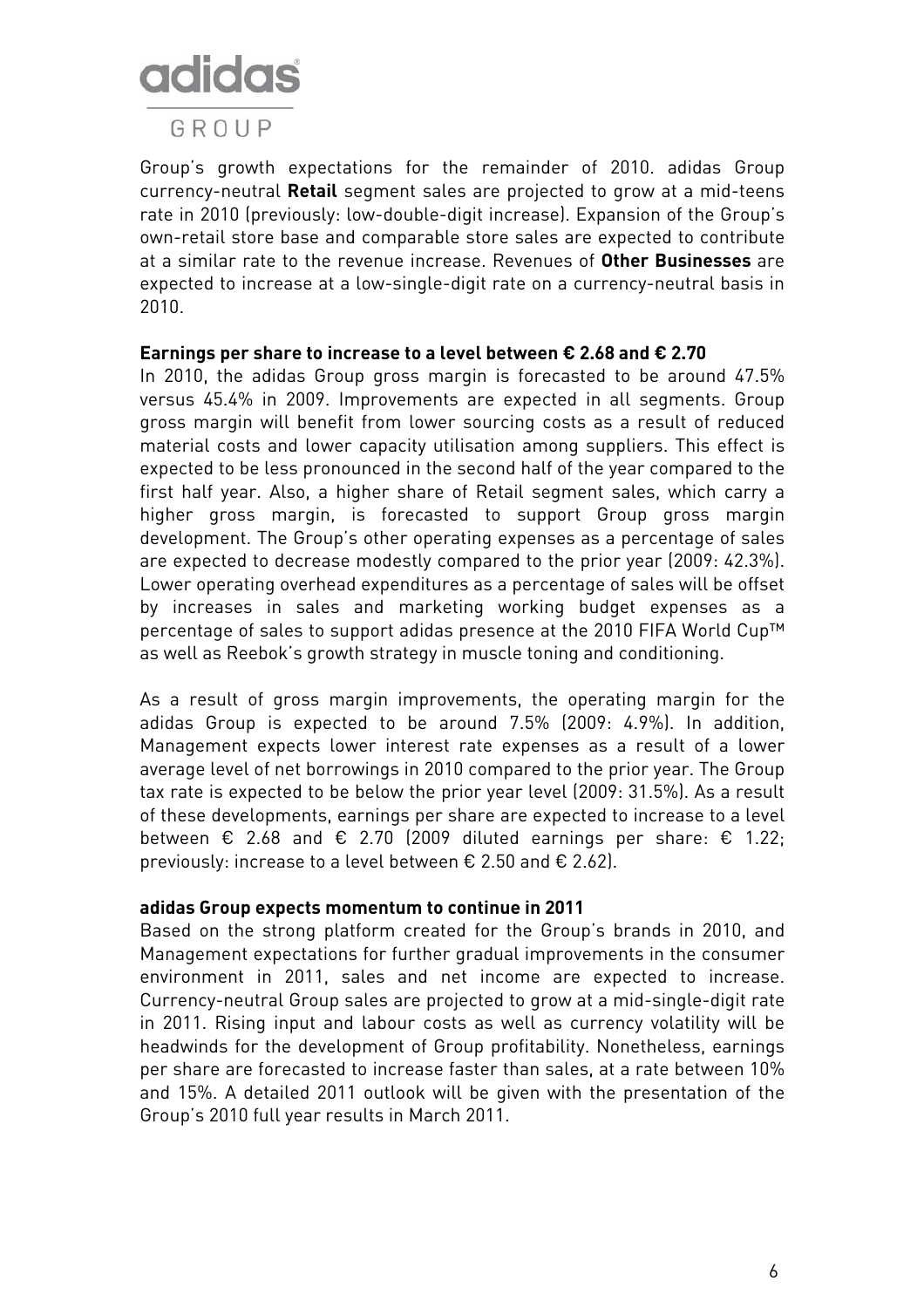

#### GROUP

Herbert Hainer stated: "We have made an explosive comeback in 2010, and I fully expect us to round off the year on a high. Although the fourth quarter is a seasonally small one in terms of sales and profit, it is nonetheless an important period for seeding some of the initiatives that will inspire and excite consumers for our brands in the year ahead. While we will certainly face headwinds from higher input costs and currency volatility, with our powerful brands, extensive global presence and commitment to innovation, we are ready to face any challenges 2011 may bring our way. And I am already confident we have what it takes to deliver considerable top- and bottom-line improvements in the year ahead."

\*\*\*

#### **Contacts:**

**Media Relations Investor Relations**  Jan Runau John-Paul O'Meara Chief Corporate Communication Officer Vice President Investor Relations Tel.: +49 (0) 9132 84-3830 Tel.: +49 (0) 9132 84-2751

Katja Schreiber 1988 ble Schreiber 1988 ble Johannes Fink Tel.: +49 (0) 9132 84-3810 Tel.: +49 (0) 9132 84-3461

Senior Corporate PR Manager Junior Investor Relations Manager

Please visit our corporate website: www.adidas-Group.com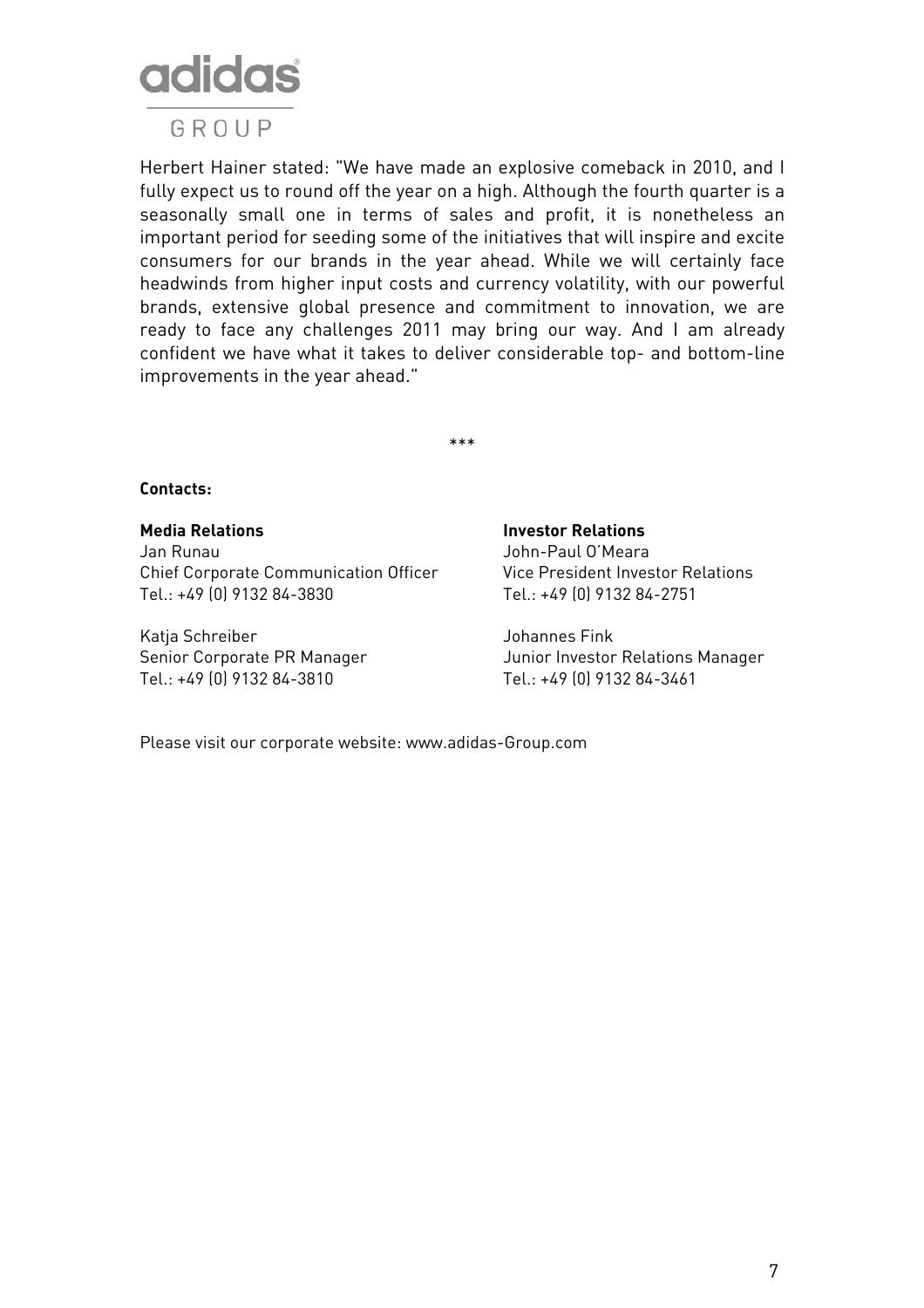

#### **adidas AG Consolidated Income Statement (IFRS)**

| $\mathop{\varepsilon}\nolimits$ in millions          | 3rd quarter<br>2010 | 3rd quarter<br>2009 | Change                |  |
|------------------------------------------------------|---------------------|---------------------|-----------------------|--|
|                                                      |                     |                     |                       |  |
| Net sales                                            | 3.468               | 2.888               | 20.1<br>%             |  |
| Cost of sales                                        | 1.827               | 1.581               | 15.6%                 |  |
| <b>Gross profit</b>                                  | 1,641               | 1,307               | 25.5 %                |  |
| [% of net sales]                                     | 47.3%               | 45.3%               | $2.1$ pp              |  |
| Royalty and commission income                        | 26                  | 19                  | 41.1<br>$\frac{a}{2}$ |  |
| Other operating income                               | 19                  | 24                  | [21.4]%               |  |
| Other operating expenses                             | 1.275               | 1.014               | 25.8 %                |  |
| 1% of net sales)                                     | 36.8%               | 35.1%               | $1.7$ pp              |  |
| <b>Operating profit</b>                              | 411                 | 336                 | 22.3%                 |  |
| 1% of net sales)                                     | 11.8%               | 11.6%               | $0.2$ pp              |  |
| Financial income                                     | 6                   | 9                   | $[39.8]$ %            |  |
| Financial expenses                                   | 37                  | 39                  | [7.8]%                |  |
| Income before taxes                                  | 380                 | 306                 | 24.3<br>$\frac{a}{2}$ |  |
| [% of net sales]                                     | 11.0%               | 10.6%               | $0.4$ pp              |  |
| Income taxes                                         | 114                 | 93                  | 23.1 %                |  |
| I% of income before taxes)                           | 30.0%               | 30.3%               | $(0.3)$ pp            |  |
| Net income                                           | 266                 | 213                 | 24.8 %                |  |
| [% of net sales]                                     | 7.7%                | 7.4%                | $0.3$ pp              |  |
| Net income attributable to shareholders              | 266                 | 213                 | 25.0%                 |  |
| [% of net sales]                                     | 7.7%                | 7.4%                | $0.3$ pp              |  |
| Net income attributable to non-controlling interests | 0                   | 0                   | $(52.8)$ %            |  |
| Basic earnings per share (in €)                      | 1.27                | 1.10                | 15.6 %                |  |
| Diluted earnings per share (in €)                    | 1.27                | 1.03                | 23.0<br>%             |  |

#### **Net Sales**

| $\varepsilon$ in millions        | 3rd quarter<br>2010 | 3rd quarter<br>2009 | Change                | Change<br>(currency-neutral) |
|----------------------------------|---------------------|---------------------|-----------------------|------------------------------|
| Wholesale                        | 2,421               | 2,036               | 18.9 %                | 9.6%                         |
| Retail                           | 665                 | 524                 | 26.9%                 | 15.5%                        |
| Other Businesses                 | 382                 | 326                 | 17.2 %                | 3.6%                         |
| Western Europe                   | 1,102               | 1,007               | 9.4%                  | 7.7 %                        |
| <b>European Emerging Markets</b> | 400                 | 311                 | 28.8 %                | 16.1<br>$\%$                 |
| North America                    | 828                 | 650                 | 27.4 %                | 13.8 %                       |
| Greater China                    | 317                 | 261                 | 21.4 %                | 9.5<br>$\%$                  |
| Other Asian Markets              | 491                 | 388                 | 26.5 %                | 6.5%                         |
| Latin America                    | 330                 | 270                 | 22.3%                 | 6.9%                         |
|                                  |                     |                     |                       |                              |
| adidas                           | 2,523               | 2,111               | 19.5 %                | 10.0%                        |
| Reebok                           | 585                 | 468                 | 25.0<br>$\frac{1}{2}$ | 14.5 %                       |
| TaylorMade-adidas Golf           | 221                 | 184                 | 19.9 %                | 3.7%                         |
| Rockport                         | 73                  | 63                  | 15.1 %                | 3.2%                         |
| Reebok-CCM Hockey                | 66                  | 59                  | 11.2 %                | $(0.1)$ %                    |

Rounding differences may arise in percentages and totals.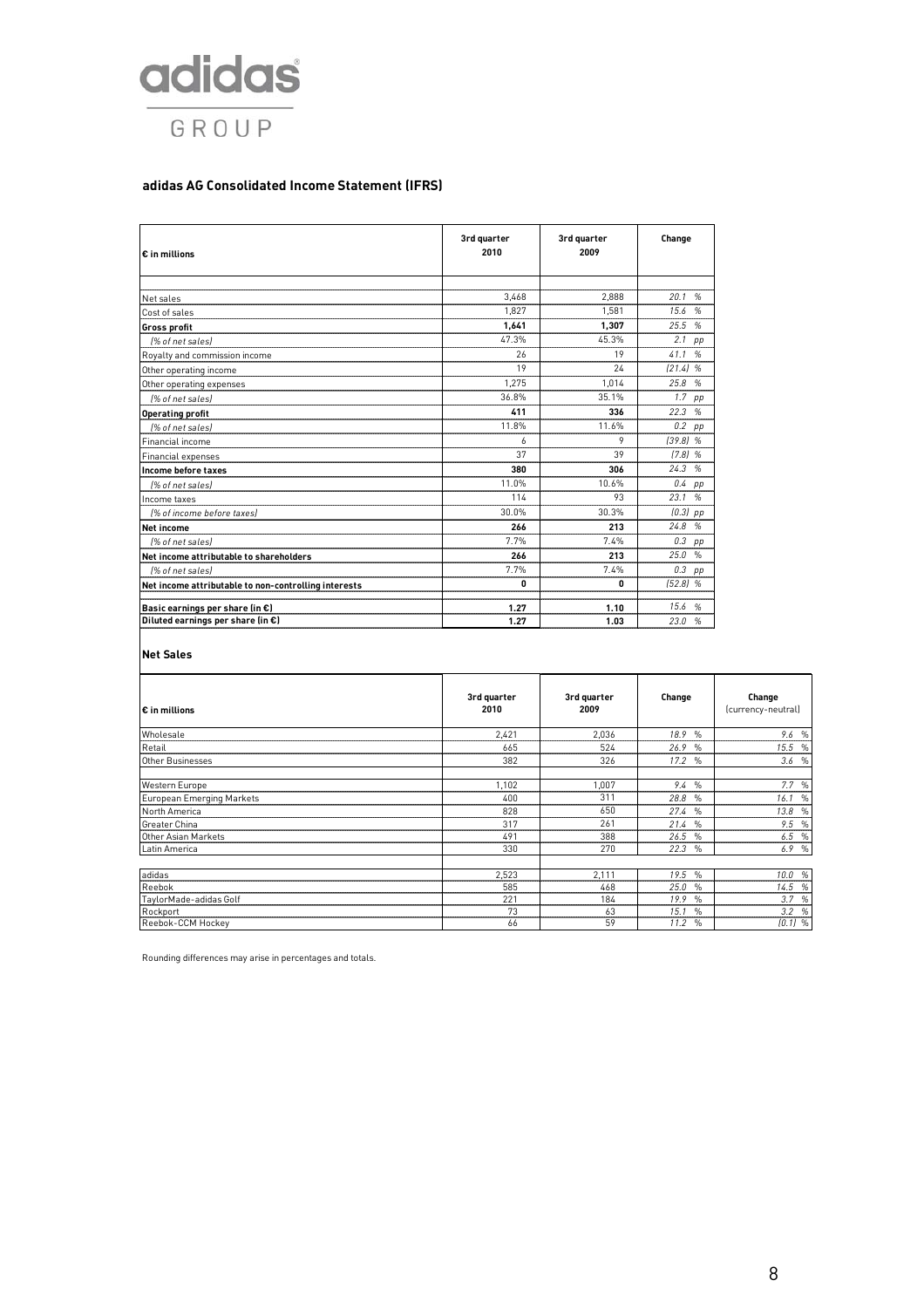

#### **adidas AG Consolidated Income Statement (IFRS)**

| $\varepsilon$ in millions                            | Nine months<br>2010 | Nine months<br>2009 | Change                 |  |
|------------------------------------------------------|---------------------|---------------------|------------------------|--|
|                                                      |                     |                     |                        |  |
| Net sales                                            | 9.059               | 7,923               | 14.3%                  |  |
| Cost of sales                                        | 4.691               | 4,347               | 7.9<br>%               |  |
| <b>Gross profit</b>                                  | 4,368               | 3,576               | $\frac{q}{q}$<br>22.1  |  |
| [% of net sales]                                     | 48.2%               | 45.1%               | PP<br>3.1              |  |
| Royalty and commission income                        | 72                  | 63                  | 14.3<br>$\frac{a}{b}$  |  |
| Other operating income                               | 91                  | 72                  | 25.7<br>$\frac{a}{2}$  |  |
| Other operating expenses                             | 3.666               | 3.246               | 12.9%                  |  |
| [% of net sales]                                     | 40.5%               | 41.0%               | $[0.5]$ PP             |  |
| <b>Operating profit</b>                              | 865                 | 465                 | 85.9 %                 |  |
| [% of net sales]                                     | 9.6%                | 5.9%                | $3.7$ PP               |  |
| Financial income                                     | 21                  | 15                  | 43.4 %                 |  |
| Financial expenses                                   | 87                  | 137                 | [36.4]%                |  |
| Income before taxes                                  | 799                 | 343                 | 133.2 %                |  |
| 1% of net sales)                                     | 8.8%                | 4.3%                | 4.5 PP                 |  |
| Income taxes                                         | 238                 | 118                 | 102.8<br>$\frac{a}{2}$ |  |
| [% of income before taxes]                           | 29.7%               | 34.2%               | $(4.5)$ PP             |  |
| Net income                                           | 561                 | 225                 | 149.0%                 |  |
| [% of net sales]                                     | 6.2%                | 2.8%                | 3.4 PP                 |  |
| Net income attributable to shareholders              | 560                 | 226                 | 148.0 %                |  |
| /% of net sales)                                     | 6.2%                | 2.9%                | 3.3 PP                 |  |
| Net income attributable to non-controlling interests | 1                   | (1)                 | 331.5 %                |  |
| Basic earnings per share (in €)                      | 2.68                | 1.17                | 129.4 %                |  |
| Diluted earnings per share (in €)                    | 2.68                | 1.13                | %<br>137.4             |  |

#### **Net Sales**

| $\bm{\varepsilon}$ in millions | Nine months<br>2010 | Nine months<br>2009 | Change       | Change<br>(currency-neutral) |
|--------------------------------|---------------------|---------------------|--------------|------------------------------|
| Wholesale                      | 6,247               | 5,516               | 13.3 %       | 7.5%                         |
| Retail                         | 1.725               | 1,409               | 22.4<br>%    | 16.1 %                       |
| Other Businesses               | 1,086               | 984                 | 10.3%        | 3.1%                         |
| Western Europe                 | 2,875               | 2,625               | 9.5%         | 7.8 %                        |
| European Emerging Markets      | 1,034               | 859                 | 20.3%        | 14.1 %                       |
| North America                  | 2,140               | 1,818               | 17.7 %       | 11.8%                        |
| Greater China                  | 721                 | 742                 | $(2.9)$ %    | $(6.8)$ %                    |
| Other Asian Markets            | 1,359               | 1,152               | 18.0%        | 5.1 %                        |
| Latin America                  | 931                 | 713                 | 30.6 %       | 16.8%                        |
| adidas                         | 6,624               | 5,779               | 14.6<br>%    | 8.9 %                        |
| Reebok                         | 1,396               | 1.192               | 17.1<br>$\%$ | 11.1%                        |
| TaylorMade-adidas Golf         | 713                 | 633                 | %<br>12.6    | 5.1 %                        |
| Rockport                       | 187                 | 178                 | 4.7%         | $(1.2)$ %                    |
| Reebok-CCM Hockey              | 138                 | 127                 | %<br>8.7     | $(0.9)$ %                    |

Rounding differences may arise in percentages and totals.